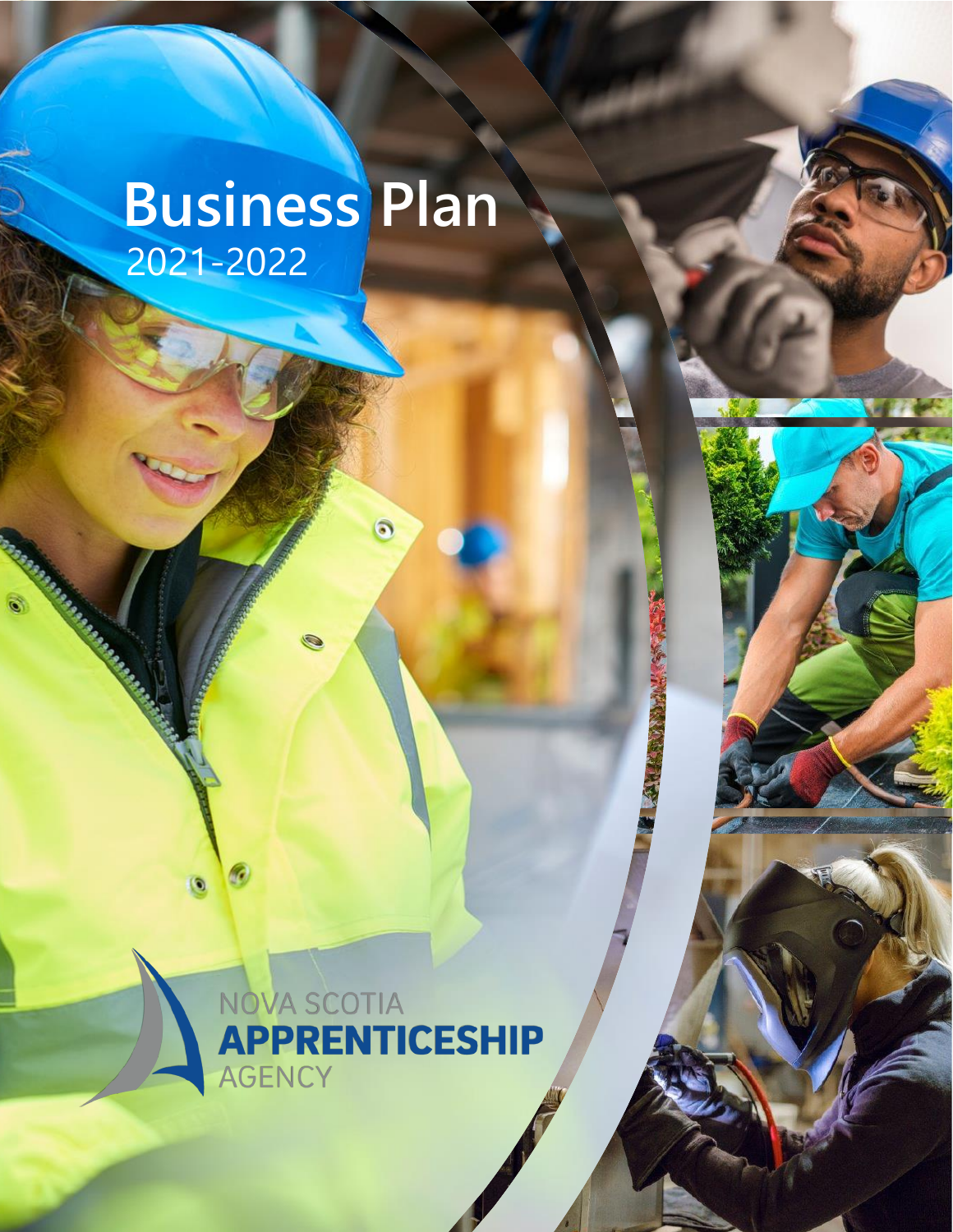## Introduction

The 2021-2022 Business Plan for the Nova Scotia Apprenticeship Agency (Agency) represents our second annual plan based on the 2020-2025 Strategic Plan.

Moving forward, the Nova Scotia Apprenticeship Agency will continue to serve our role as the centre of trades programming in the province – building relationships with industry and equity partners, making information and guidance easily accessible for all apprenticeship clients, and ensuring our legislative and policy framework is responsive to apprentice and employer needs. We will continue our work to improve the perception of apprenticeship as a viable postsecondary career option and career of choice with Nova Scotia's youth, parents, and educators. We will do this in keeping with the following principles:

- $\rightarrow$  **Diverse and inclusive:** We will embrace the need for diversity and encourage entry into a much wider range of trades, helping apprentices and employers understand the value of a diverse and inclusive workforce.
- → **Partnership-based:** We will put the employer/apprentice relationship at the heart of the trades training system. The employer is the primary trainer and beneficiary; therefore, the system must be industry-led and industry-driven.
- → **Service Excellence:** We will strive to provide efficient, responsive service to clients and employers, leveraging technology to ensure access to resources and information.
- → **Innovative and strategic:** We will make system- and trade-level decisions with industry, being open to multiple, flexible solutions and recognizing the dynamic nature of industry.
- → **Flexible and accessible:** We will identify and provide system supports and training that will ensure success, including bridging programs and essential skills programming.
- → **Results-focused and accountable:** We will be accountable and transparent to apprenticeship system partners for decisions, resource allocations, and performance, and we will establish standards and accountabilities for all participants — apprentices, employers, joint registration agreement participants, training providers, and service providers.

### Operating Environment

In 2020, the apprenticeship system was significantly impacted by the COVID-19 pandemic – training was moved to a virtual platform, examination administration was cancelled and then restored with significantly smaller numbers, operations were moved quickly to accommodate clients electronically, and enforcement was slowed due to limited access to worksites. However, many of the activities undertaken to pivot our programs and operations have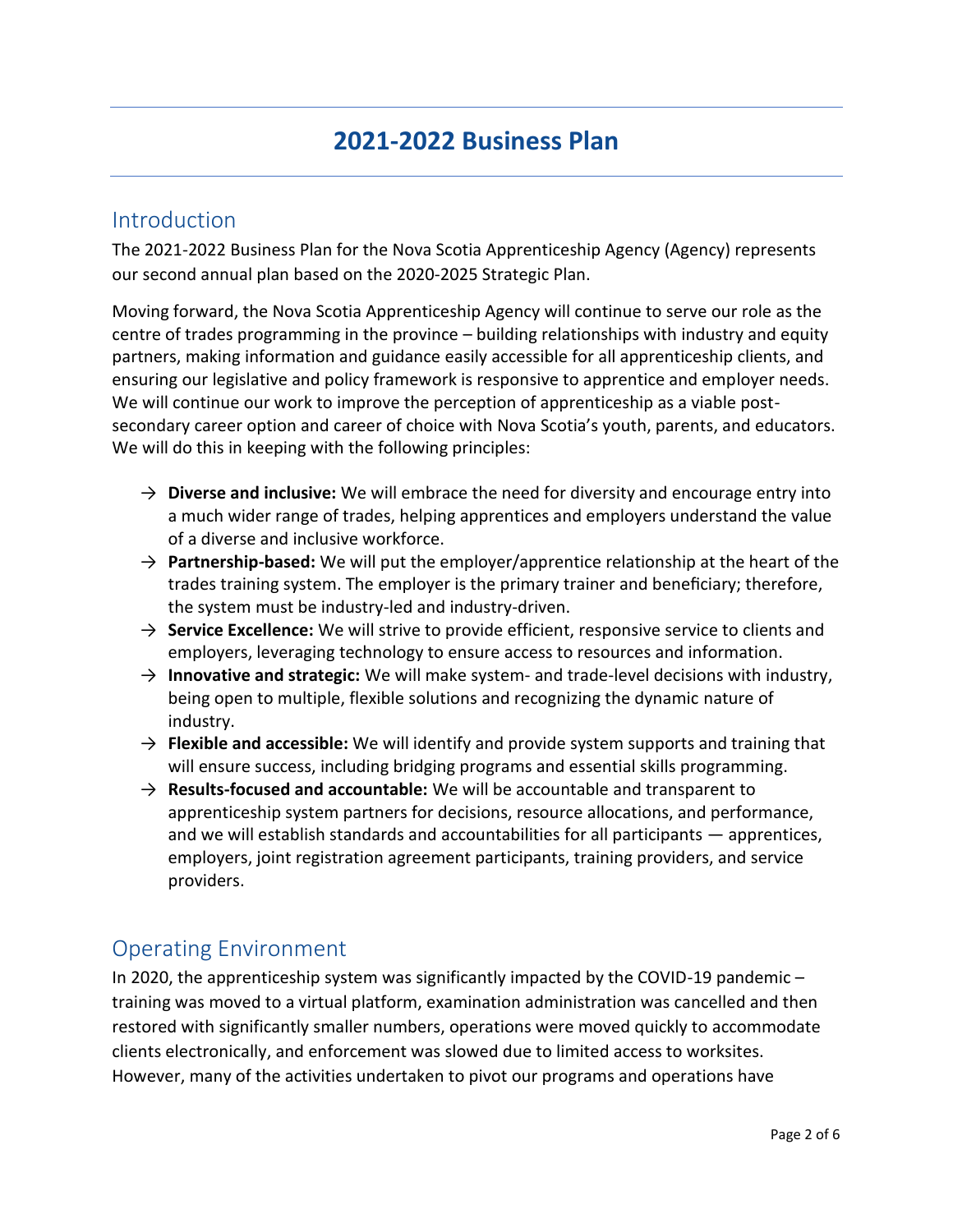provided significant opportunities to innovate and created positive experiences for our clients and partners.

Moving forward, the Agency will be exploring more innovative delivery mechanisms for technical training to complement the in-class delivery, administering online level examinations, implementing the Apprenticeship Management System to provide real-time electronic service to our clients and expanding our reach to employers, partners and stakeholders through virtual meeting platforms.

Throughout the past year, the Agency has been working with our largest technical training provider, NSCC, to strengthen our joint stewardship of the apprenticeship and trades qualifications system. The Joint Stewardship Leadership Team has created its own strategic goals and developed workplans to achieve the objectives of the Team – expanding engagement with our joint partners, enhancing the access and experience of equity-seeking groups, increasing teaching and learning quality, promoting the trades as a viable post-secondary option, and pursuing operational efficiency and effectiveness that enables solid communication, clear decision-making and a bias for action and excellence.

2021 also brings a renewed focus on diversity and inclusion. The Agency released its inaugural diversity and inclusion framework: Building Equitable Pathways in 2016. With the release of our new Strategic Plan - *Building on Success 2020-2025*, the Agency will renew its diversity and inclusion framework in 2021. The participation of women and equity-seeking communities in the apprenticeship system has increased since 2016 but continues to lag where it should be. The rate of retention is also challenged, with many apprentices not obtaining certification due to negative experiences encountered during their apprenticeship. The renewed framework is essential to positioning the Agency in a strategic manner and solidifying the achievement of outcomes towards a diverse and inclusive system.

## Business Plan Priorities for 2021-2022

### Attract Skilled Trades Talent

In meeting the labour market needs of the future, the Agency needs to continue attracting Nova Scotians to the skilled trades. Youth, parents, and educators need to be aware of the education pathways for the skilled trades, have access to the information and opportunities available and make informed decisions with appropriate information about the employment opportunities in the skilled trades. In 2021-2022, the Agency will:

• Renew the marketing Awareness Raising Campaign, "Ready When You Are", including a social media campaign, a refreshed website aimed at engaging employers and attracting youth to the skilled trades, promotion of the new expanded START program and educating Nova Scotians on the value of trade certification.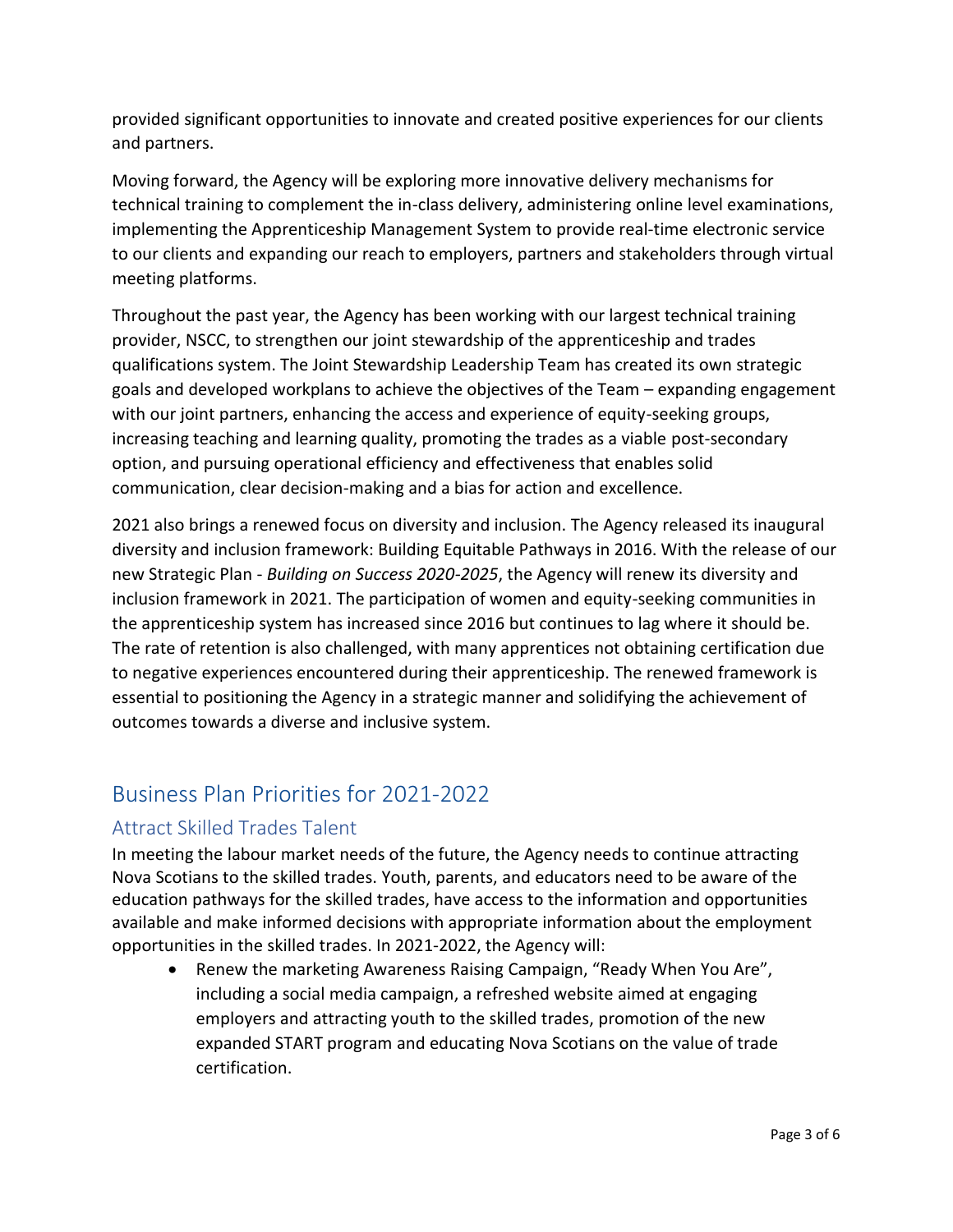- Partner with NSCC, EECD, trade associations, community, and equity-seeking organizations to promote careers in the skilled trades to youth, equity groups, and women through innovative experiential learning and skilled trades awareness programs.
- Develop and disseminate skilled trades labour market information resources for system users and leaders.
- Continue to support successful Board, Trade Advisory Committees and Industry and partner participation including the Aboriginal Apprenticeship Advisory Committee.
- Renew the Diversity and Inclusion Framework in collaboration with diverse organizations to build on the success of the inaugural framework and improve and advance inclusion in the apprenticeship system for women, Indigenous Peoples, African Nova Scotians, newcomers, Persons with Disabilities and other underrepresented groups.

#### Support the Journey to Certification

The number of apprentices in Nova Scotia continues to rise; however, the Agency needs to focus on the experience of the apprentice and employer during the apprenticeship journey. Our efforts will concentrate on supporting apprentices and employers in achieving higher retention and certification rates in apprenticeship programs. This includes access to learning resources, timely service to clients, and ensuring our training programs are innovative and responsive to changes in trade practice and technologies. In 2021-2022, the Agency will:

- Create a set of curriculum resources to be used in apprenticeship technical training to build compassion, empathy and understanding of equity, diversity and inclusion and improve the virtual delivery model for apprenticeship technical training.
- Conduct strategic scans of current and former apprentices to identify apprentices who require additional supports to facilitate apprentice completion.
- Continue to build an interactive Apprenticeship Learning Commons that meets the diverse needs of apprentices and trade qualifiers by providing supports/resources, such as mathematics modules, study guides, and examination preparation materials.
- Provide regular, consistent contact and support to participants in the Forestry Sector Apprenticeship Initiative and women and employers participating in the Women in Construction Trades pilot.
- Continue to refresh and update apprenticeship curriculum, pre-apprenticeship programs, logbooks, and examinations in response to harmonization and through quality engagement with industry.
- Develop and implement teaching and learning standards that ensure quality firsttier instruction leading to successful experiences for system participants.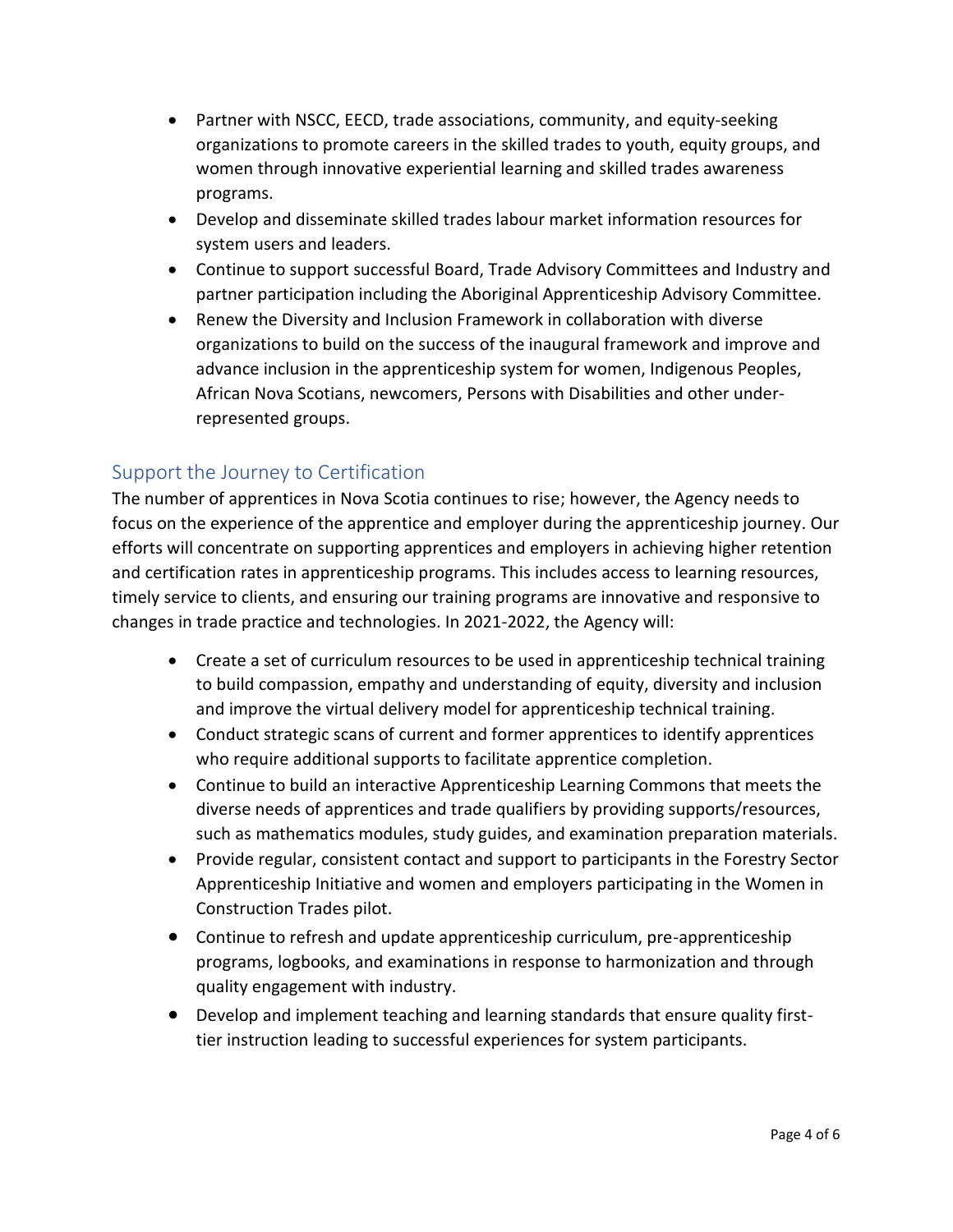### Foster a Culture of Workplace Learning

Employers are the primary training provider in the apprenticeship system. It is important that employers know their role in the system and build a respectful workplace where learning is valued, and the success of apprentices and journeypersons is supported. With changing technologies, it is increasingly important that employers keep their apprentices and journeypersons up to date with new systems and processes. A culture of workplace learning ensures learning is viewed as positive – not only for those who need to improve on a specific task, or who are new to the trade - but as important for everyone and from which everyone benefits. The Agency also has a role to play to ensure government is a model of affirming workplace learning culture. In 2021-2022, the Agency will:

- Expand learning opportunities through remote delivery options.
- Develop an employer engagement plan for the forestry sector to improve participation in the apprenticeship system in the sector.
- Develop opportunities for employers to engage with Indigenous organizations and other equity-seeking groups to promote a culture of respect and inclusivity in the workplace.
- Emphasize the message of workplace learning in our promotion and advertising and develop and deliver a Journeyperson Mentoring Endorsement program, Respectful Workplace Training, and Gender and Inclusion Training to employers and journeypersons in the apprenticeship system.
- Implement business transformation and achieve a higher level of client service through the re-design of the Agency's support model.

#### Advance the Value of Certification

Nova Scotians need to believe that workplaces are fair, safe, and equitable, and that employers understand the value of certification so they can be confident in the skills of our certified trades workforce. Apprentices and journeypersons need to have pride in their trade and promote it to others as a career of choice to ensure we are meeting the skilled trades workforce of the future. In 2021-2022, the Agency will:

- Implement a new Partner Engagement Plan (2021-2025) to support the Strategic Plan that will increase the number of employers in the system and educate them on their role in training and the importance of diversity and inclusion.
- Develop and implement a province-wide compliance and enforcement plan with input from the Compliance and Enforcement Group, including identified priorities.
- Work with partners to identify opportunities to certify existing trades professionals and for diverse communities to capitalize on apprenticeship opportunities in public construction projects.